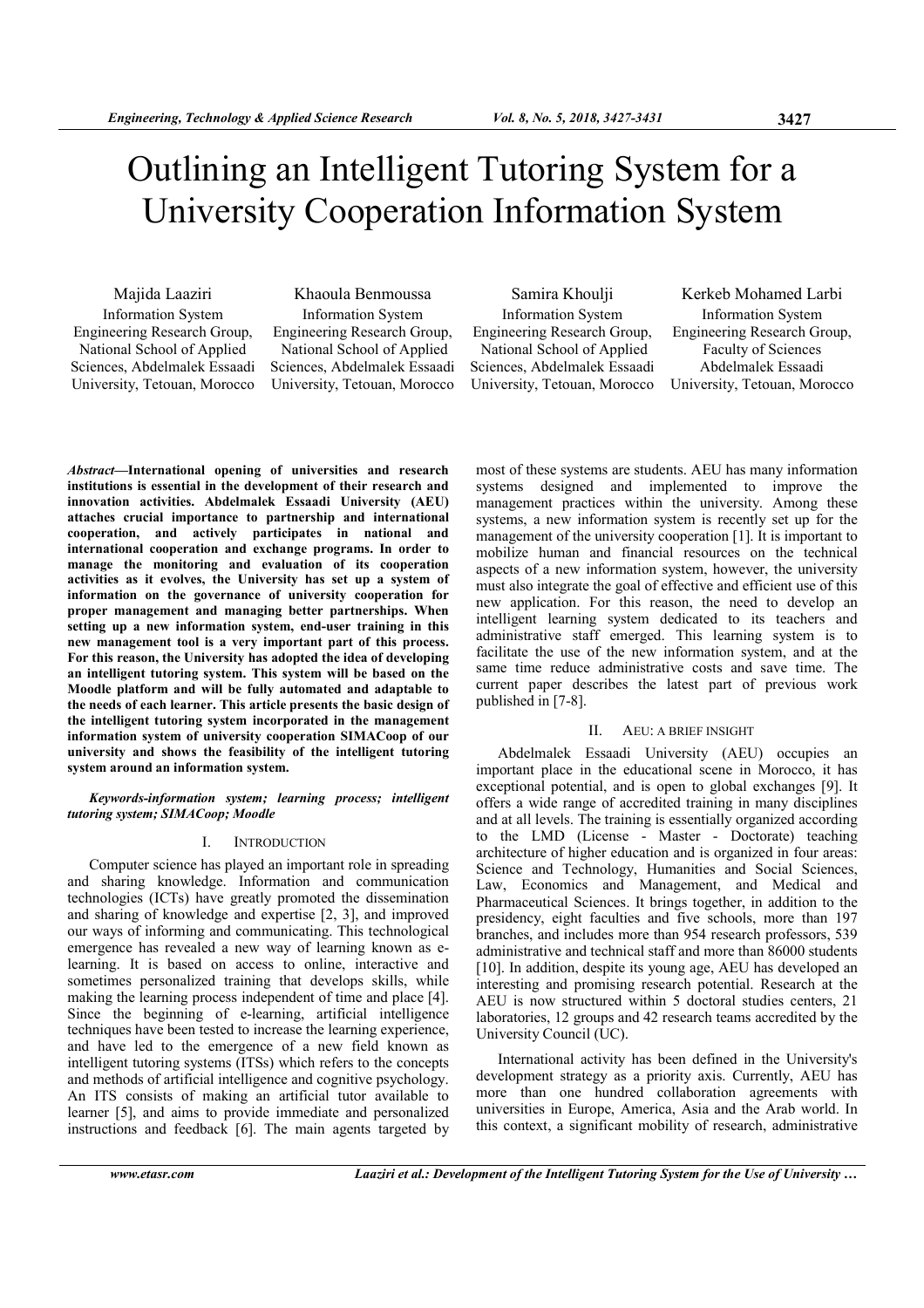staff, students and teachers has been triggered in both directions, in the context of both research projects and cooperation programs. A large number of students, especially sub-Saharan students, undertake, under cooperation agreements, their higher education in different institutions. All this predisposes the University to play an important role internationally [11]. Like all universities, in the context of modernization, AEU has many information systems. The utility of these information systems is that all University members (teachers-researchers, administrative staff, students) and its partners have the information they need analogous to their user status.

# III. GOVERNANCE INFORMATION SYSTEM OF UNIVERSITY **COOPERATION**

Strengthening trust and exchange among all its partners is one of the goals of AEU, which gave cooperation an exceptional potential. It is based in particular on national and international partnerships aimed at supporting the development and quality of higher education and research system, in particular the scientific and engineering courses sought by the socio-economic community. Currently, AEU has more than one hundred collaboration agreements with other universities. Each year the university responds to several calls for international cooperation projects, actively participates in exchange programs, which allow it to develop its training offer. increase student mobility abroad, increase the number of scholarship recipients and to intensify the framework agreements. University cooperation requires effective University cooperation requires effective management in order to monitor and coordinate the various activities of this cooperation and to ensure the continuity of constructive and productive relations. It is for this reason that an information system in the university has become a compulsory condition for a good steering of the cooperation and the management of better partnerships, and to establish a solid policy for the development of the institutional relation. In order to achieve this goal the university has set up the SIMACoop information system for the management of university cooperation [1, 7-8, 12]. This system has been deployed for the following reasons:

- Difficulties in identifying cooperative activities carried out by teachers individually, institutions independently and the presidency.
- Difficulties to follow cooperation agreements in time and their results.
- Difficulties in making a personalized follow-up of foreign students.

SIMACoop is a monitoring system that supports governments and universities cooperation plans. It facilitates the partnership management process signed between the university and its various partners, tracks the implementation of the partnership and the extent to which each party is meeting its obligations and commitments and respecting agreements and memoranda of understanding to partner missions and their strategic objectives. Its scope is to improve communication, collaboration and integration between universities and their partners. SIMACoop is a coherent information system centered

in a global platform that generally integrates three main aspects of university cooperation governance connected to a university database [1]:

- The management of university cooperation projects, including partners, activities, budget and expenses.
- The management of agreements and conventions (including signatories of agreements, actions and budget).
- Personalized monitoring of foreign students.

This system is dedicated mainly to project managers, administrators of institutions and universities, and contains tabs that manage:

- Information on cooperation projects, partners contributing to the project, activities, budget and project expenses.
- Information on agreements and conventions signed by the university.
- Information about foreign students, who benefit from cooperation agreements.

It is enriched with a warning system, which informs the project managers and the administrative personnel of the dates of the activities, the imminent ones, those which present a delay of realization, the convention dates, and non-renewable agreements. After the deployment of SIMACoop, AEU organized training tours within the university's institutions and meetings to train teachers and administrative staff in the use of SIMACoop and how to take advantage of its features. But despite the university's efforts to have its staff adapt to the system, some of them had difficulties and problems accessing the system services, and their training was not sufficient, even if the system integrates an intuitive and user-friendly interface. For this reason, the university has thought to develop an intelligent tutoring system for the personnel training on the operation of the system.

# IV. INTELLIGENT TUTORING SYSTEM

# A. Generalities

In classroom, the course is the same for everyone, there is no individualization. Teachers guide learners and need to perceive their needs in order to improve teaching. However, in group tutoring environments, the one-to-one time spent by teachers on each learner decreases considerably. For this reason, some learners prefer the use of a tutoring learning system with which they can learn at their own pace [12]. Recently, the use of information and communication technologies in education has increased considerably. ICTs are considered a synonym for modernization, especially in the field of university teaching-learning since they provide advanced and up-to-date technological tools and applications. The ICT adoption strengthens the teaching process, facilitates and improves the effectiveness of learning, research and scholarly communication, promotes knowledge building and ensures that the learner becomes cognitively active and takes cognitive action in developing his skills. The rapid advancement of information technology has provided new learning methods, environments and innovative ways not only for the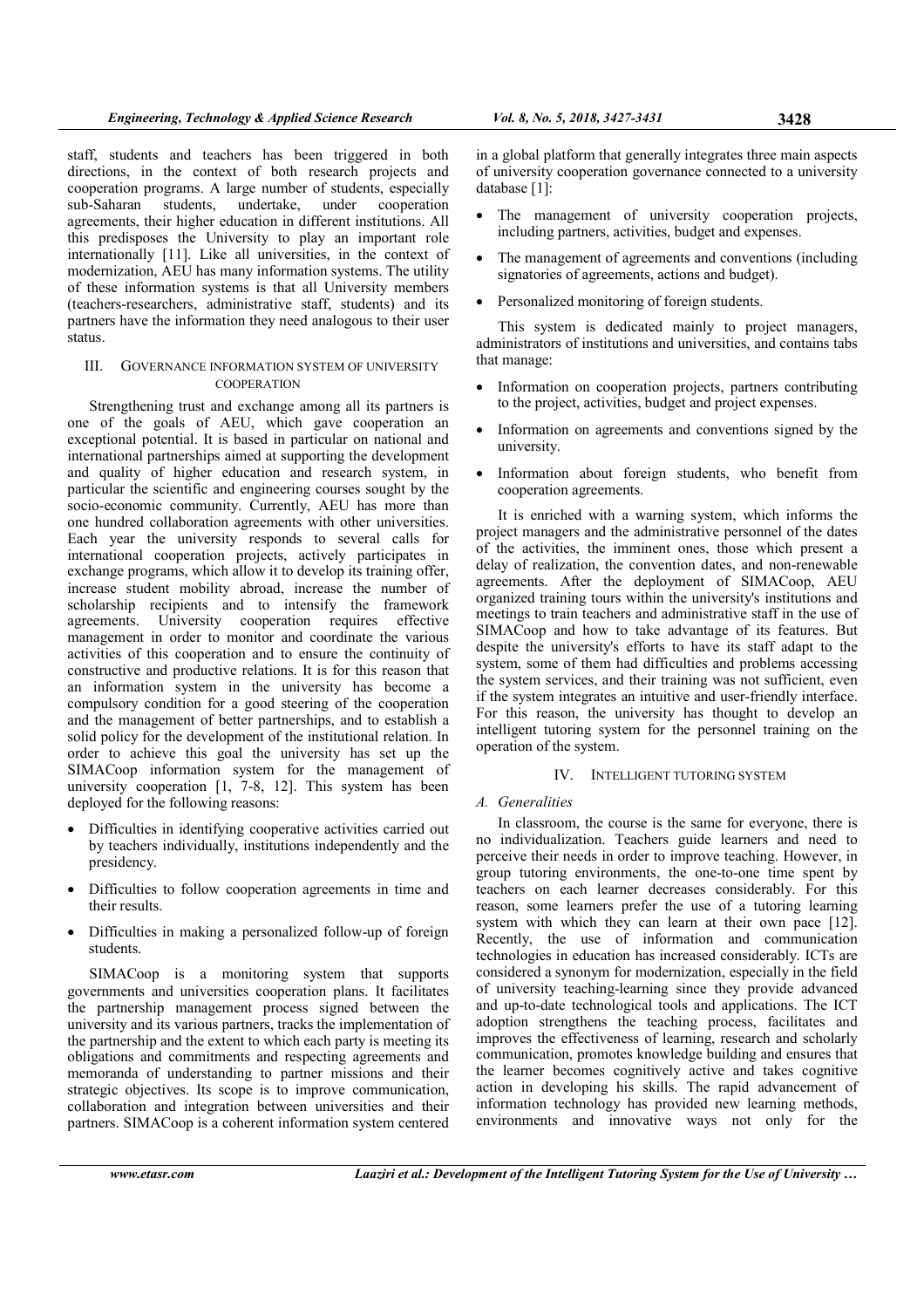dissemination of knowledge but also for the exploration of learning strategies that foster the building of skills [14]. ICTs have the power to complement, enrich and positively transform learning and teaching process, fill learning gaps, improve quality and relevance of learning, enhance inclusion and improve learning, administration and governance while they facilitate administrative transactions [3, 15-16]. With the emergence of ICTs, a new training approach, or more precisely a new way of learning, has emerged called e-learning. Elearning enhances the quality of training as an advanced learning process in which learners acquire new skills or knowledge through information and communication technologies [17-18]. It is intended to help the acquisition of personalized knowledge adapted to the speed and pace of progression of the individual learner. The range of existing elearning applications includes [4]:

- Price management systems, a field mostly covered by industrial products.
- Intelligent tutorial systems, adaptive hypermedia, a highly oriented research area.
- Collaborative tools used for learning, videoconferencing, etc.
- Digital exams, online quizzes, etc.

Among these teaching processes, there is a tutoring system that helps learners in their progression adapted to their current level of knowledge, called a system of intelligent tutorials, which uses techniques derived from artificial intelligence based on the theory of learning and cognition to assist the learner in solving a problem, analyzing responses and cognitive diagnoses. The intelligent tutoring system (ITS) is a very useful tool to support and enhance learning process, it is designed to simulate the behavior and advice of a human tutor in order to emulate an artificial tutor [5, 19]. This tutor should be able to solve the same problems as those posed to the learner. He could thus follow the reasoning of the learner and understand his mistakes. This artificial tutor provides immediate and personalized instructions and comments. The goal of the ITS is to enable a learner to learn by his own. In general, it alternates between the phases in which the learner conducts the exercise and the tutor validates the actions, and the phases in which the tutor performs the tasks and explains them to the learner [20]. ITS interacts directly with students and performs many pedagogical functions usually reserved for teachers or tutors while providing access to high quality education for each learner. Any ITS usually includes a "domain model" that knows what to teach, "a pedagogical model" that knows how to teach, "a learner model" that can personalize learning with respect to it, and "a model of the interface", i.e. the visible means allowing the interrelation between the learner and the system [12, 21-22] (Figure 1). In any ITS, the assessment of learner acquisition of knowledge is a primary task, this assessment is necessary to adapt learning materials and activities to learners' abilities [13, 23]. Knowledge assessment is a systematic process of collecting, analyzing and interpreting data. To evaluate the acquisition of knowledge, different techniques can be used by the system, such as tests or exercises, questions, etc.

Domain model Domain Expert Learner Interface model Learner model **TTS** Learner System Pedagogue model Pedagogue



### B. ITS Development

Our main goal is to design an ITS that meets the needs of the university's faculty and administrative staff and provides an advanced learning environment, adapted to their current level of knowledge. Its purpose is to provide instant, personalized instructions and comments without the intervention of a human tutor. The formation process of our system consists of five different tasks [24]:

- Objective choosing.
- Realization of the learner characteristics.
- Realization and use of ideas on learning and motivational learning.
- Choosing and using the means to learn (methods and techniques).
- Evaluate the learning achievements of the learner.

Within the university there are three types of users who can access the SIMACoop information system: project managers, research professors, and administrative staff. Their missions are differentiated in the information system, and the use of the latter does not represent the same difficulties for them. Each user has a defined role in the SIMACoop information system, associated with a usage profile in the system representing all the functionalities that the user can access. This profile determination plays an important role in the design of our ITS in order to specify the training to which the user/learner will have to participate. The ITS will have a resource base that includes all training elements according to the profile of the enrolled users. Each of these users is subjected to a set of controls during the registration in order to know their preliminary achievements and present them the attributes of their profile. This tutoring system will guide them in training according to their individual achievements and objectives, and will present the skills that the learner will have acquired after a training action. The system will be divided into different modules based on the classical modules of an ITS indicated above. These modules are at the same time independent and linked in input and output allowing their separate evolution. The system will be able to model learners' profiles using an "enrollment and evaluation" module that will evaluate the learner's knowledge and will update his profile. To learn about the level of the learner, the system will offer the learner some tests to pass. These tests will in fact be added by the expert (expert model), and attached to the resources to allow the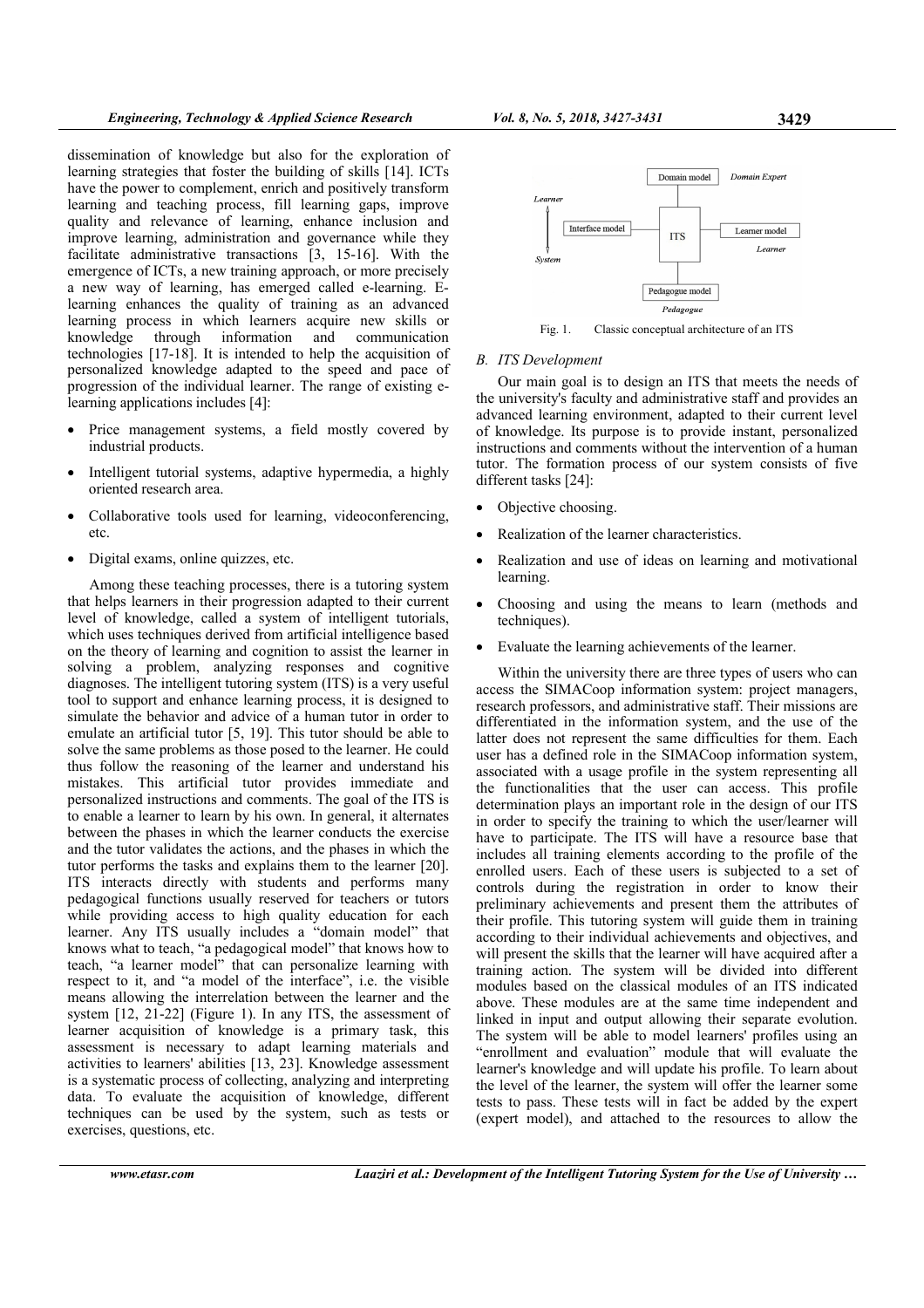follow-up of the learning and the update of the profile (Figure 2).



Fig. 2. Steps followed for profile modeling

#### C. Implementation Tool

At present, there is a vast choice of e-learning development solutions that allow easy communication of information and interoperability of applications. The choice of a platform to develop our solution is motivated by problems of maximum adaptability to our needs and criteria. Moodle meets our needs perfectly, enjoys a good reputation and many successful implementations in the education field. The determining factors in its favor are: its ease of use, it is free and, especially, its possibility of developing and integrating new tools through its open source license. Moodle is an abbreviation for "Modular Object-Oriented Dynamic Learning Environment". It is an online learning platform, an LMS (learning management system), freely licensed to create communities, and educate around content and educational activities. In a content management system, Moodle adds a few pedagogical and communicative functions creating an online learning environment: this application makes it possible to create, via network, interactions between pedagogues, learners and teaching resources [25-27]. Moodle has a very broad community of users, it is scalable, robust, stable and interoperable, and there are no problems with the content portability. It is characterized by [28]:

- User-friendly interface for all user types.
- Several languages can be used simultaneously in the various courses of the same platform.
- Filters make it easy to use media files within Moodle pages.
- Detailed usage reports for each learner help supervising learning efforts.
- Moodle facilitates the dynamic management of a course with a calendar. Each course is a portal composed of blocks that the tutor can display as he wishes, avoiding information overload.
- It has many features shared with other online training platforms: forums, resource manager, tests and nine turnkey modules. It also includes a module for creating tests. The questions created with this module can be shared and reused in different test contexts.
- It is very flexible, it was designed from the beginning in a modular way that makes it possible to meet the needs of an isolated trainer as an academic institution.

All these features of Moodle favor developing a fully automated and adaptable teaching system for the use of

SIMACoop information system, which will give this system the main features of an ITS. It will communicate through the Moodle platform with three main user types who have the right to access the system to perform various actions:

- An administrator who manages the use of the system and its database.
- A learner who follows the training through the system.
- A teacher who accesses the system for consultation and adds educational resources to the database.

## V. CONCLUSION

The information systems in the university have become indispensable, helping the university staff (administrative staff, teachers and students) in their activities and in the accomplishment of their missions. In the implementation of an information system, a multidimensional vision must be apprehended. In this article, we have emphasized the place of the learning dimension within the university, and more specifically the feasibility of a system of intelligent tutoring around the information system. This learning is instrumented by the use of ICT and artificial intelligence concepts, and taking it into account from the design phase of the information system would better integrate the learning object. The introduction of new learning technologies such as ITSs for university staff around their daily management tools is a real challenge today.

### ACKNOWLEDGMENT

This research was supported by the Information System Engineering Research Group.

#### **REFERENCES**

- [1] M. Laaziri, K. Benmoussa, S. Khoulji, K. M. Larbi, "SIMACoop: a Framework Application for the Governance of University Cooperation", Transactions on Machine Learning and Artificial Intelligence, Vol. 5, No. 4, pp. 785-794, 2017
- [2] M. Gaha, Realisation d'un Agent Tuteur Intelligent Conscient, MSc Thesis, Universite du Quebec A Montreal, 2008 (in French)
- [3] W. J. Pelgrum, N. Law, ICT in Education Around the World: Trends, Problems and Prospects, Unesco, International Institute for Educational Planning, 2003
- [4] S. Azough, E-Learning Adaptatif: Gestion Intelligente Des Ressources Pédagogiques Et Adaptation De La Formation Au Profil De L'Apprenant, PhD Thesis, Universite Mohammed V Rabat (in French)
- [5] B. De Lievre, C. Depover, P. Dillenbourg, "Quelle place accorder au tuteur systeme et au tuteur humain dans un processus d'industrialisation?", Distances et Savoirs, Vol. 3, No. 2, pp. 157-181, 2005 (in French)
- [6] R. Juarez-Ramirez, R. Navarro-Almanza, Y. Gomez-Tagle, G. Licea, C. Huertas, G. Quinto, "Orchestrating an Adaptive Intelligent Tutoring System: Towards Integrating the User Profile for Learning Improvement", Procedia – Social and Behavioral Sciences, Vol. 106, pp. 1986-1999, 2013
- [7] K. Benmoussa, S. Khoulji, M. Laaziri, K. M. Larbi, "Web Information System for the Governance of University Research", Engineering, Technology & Applied Science Research, Vol. 8, No. 4, pp. 3287-3293, 2018
- [8] M. Laaziri, S. Khoulji, K. Benmoussa, K. M. Larbi, "Information System for the Governance of University Cooperation", Engineering, Technology & Applied Science Research, Vol. 8, No. 5, pp. 3355-3359, 2018